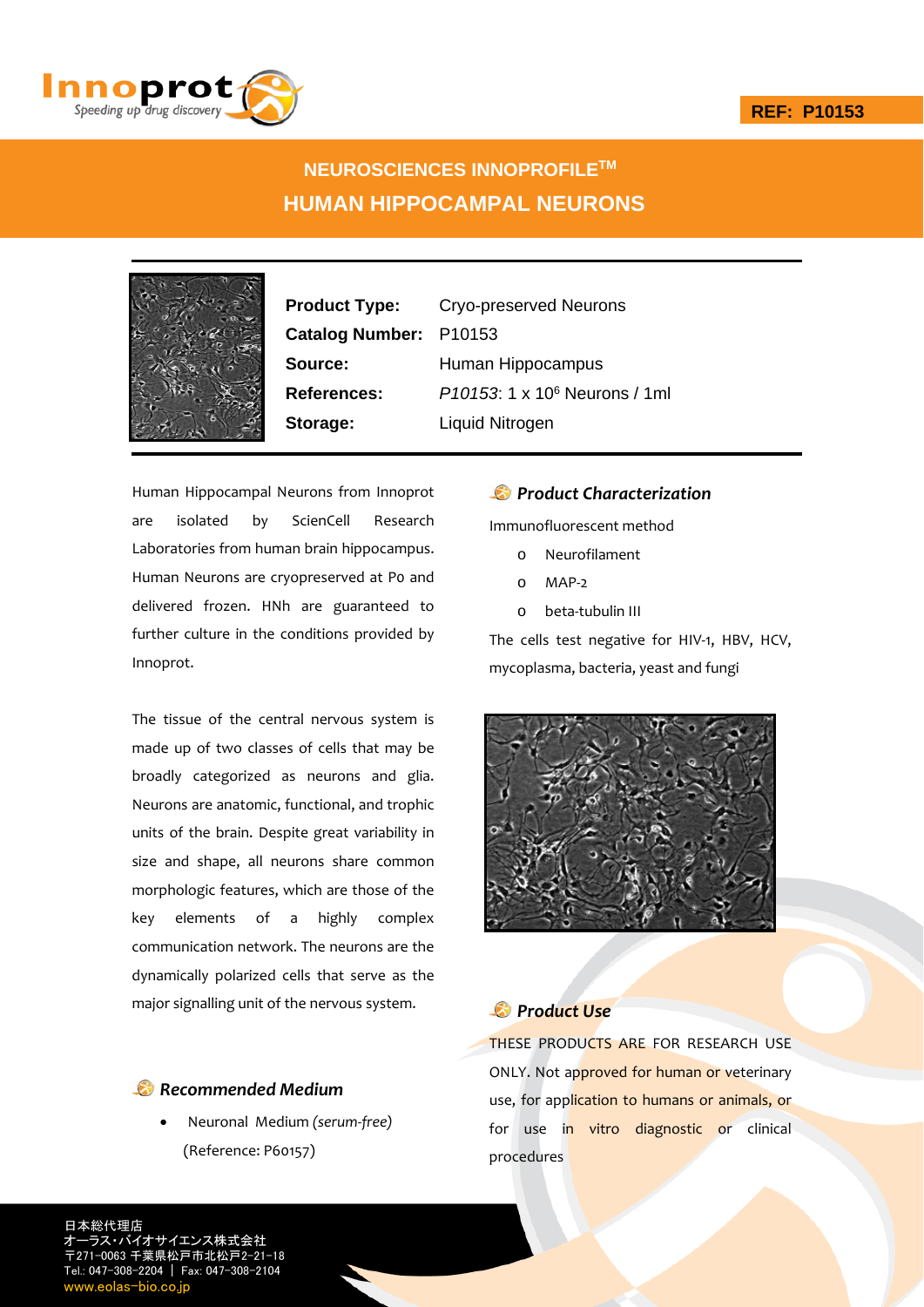

## **INSTRUCTIONS FOR CULTURING CELLS**

*IMPORTANT*: Cryopreserved cells are very delicate. Thaw the vial in a 37 ºC waterbath and return them to culture as quickly as possible with minimal handling!

#### **Set up culture after receiving the order:**

1. Prepare a poly‐L‐lysine‐coated culture vessel (2 μg/cm<sup>2</sup>, T-25 flask is recommended). Add 5 ml of sterile water to a T‐25 flask and then add 50 μl of poly‐L‐lysine stock solution (1 mg/ml, Ref.PLL). Leave the vessel in a 37°C incubator overnight (or for a minimum of one hour). Rinse the poly‐L‐lysine‐coated vessel twice with sterile water prior to use.

*It is important that these cells are plated in poly‐L‐lysine‐coated culture vessels to promote cell attachment.*

- 2. Prepare complete medium. Decontaminate the external surfaces of medium bottle and medium supplement tubes with 70% ethanol and transfer them to a sterile field. Aseptically transfer supplement to the basal medium with a pipette. Rinse the supplement tube with medium to recover the entire volume.
- 3. Add complete medium to the culture vessel. Leave the vessel in the sterile field and proceed to thaw the cryopreserved cells.
- 4. Place the frozen vial in a 37ºC water bath. Hold and rotate the vial gently until the contents completely thaw. Promptly remove the vial from the water bath, wipe it down with 70% ethanol, and transfer it to the sterile field. Carefully remove the cap without touching the interior threads.
- 5. Gently resuspend and dispense the contents of the vial into the poly‐L‐ lysine‐coated culture vessel. A seeding density of 10,000‐50,000  $cells/cm<sup>2</sup>$  is recommended, with an optimal range of 20,000‐25,000 cells/cm<sup>2</sup>.
- *Note: Dilution and centrifugation of cells after thawing are not recommended since these actions are more harmful to the cells than the effect of DMSO residue in the culture.*
- 6. Replace the cap or lid of the culture vessel and gently rock the vessel to distribute the cells evenly. Loosen cap, if necessary, to allow gas exchange.
- 7. Return the culture vessel to the incubator
- 8. For best results, do not disturb the culture for at least 16 hours after the culture has been initiated. Refresh culture medium the next day to remove residual DMSO and unattached cells, then every other day thereafter.

#### **Maintenace of Culture:**

- 1. Refresh supplemented culture medium the next morning after establishing a culture from cryopreserved cells.
- 2. Change the medium every two to three days thereafter

*It is not recommended that neurons be subcultured beyond their initial plating.*

日本総代理店 ラス・バイオサイエンス株式会社 〒271-0063 千葉県松戸市北松戸2-21-18 Tel.: 047-308-2204 | Fax: 047-308-2104 www.eolas-bio.co.